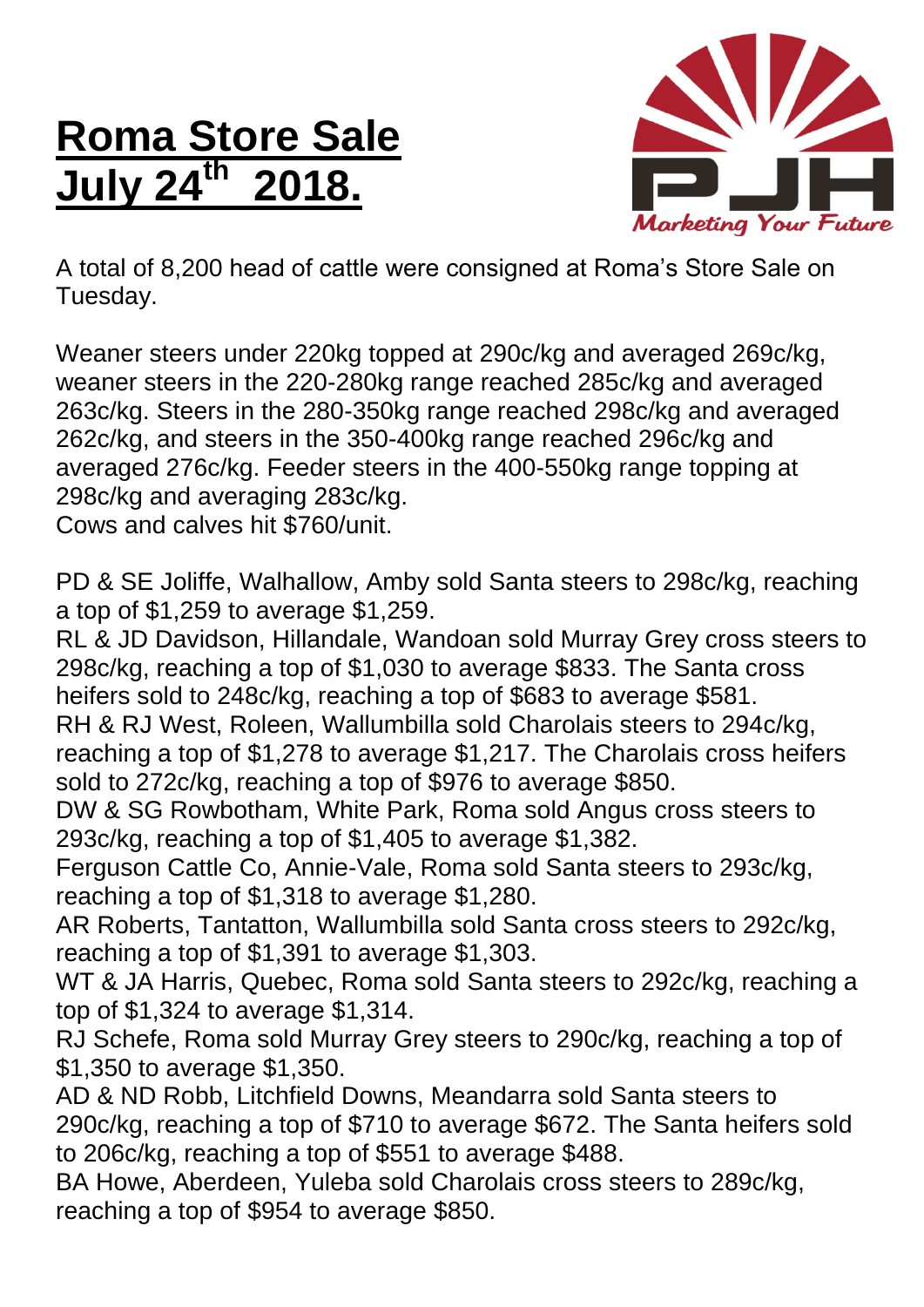G & J Bryant, Amarillo, Roma sold Droughtmaster cross steers to 288c/kg, reaching a top of \$1,304 to average \$1,304.

J & M Collinson, West Myall, Roma sold Simmental steers to 288c/kg, reaching a top of \$1,152 to average \$1,015.

DW & CE Collinson, West Myall, Roma sold Angus steers to 288c/kg, reaching a top of \$979 to average \$759.

Compagnoni Grazing Co, Caringa, Mungallala sold Cross breed steers to 286c/kg, reaching a top of \$1,239 to average \$1,198.

KJC & CA Beitz, Middle Ridge, Amby sold Simmental cross steers to 282c/kg, reaching a top of \$841 to average \$804.

AJ & MH Seaby, Emoh Ruo, Roma sold Simmental cross steers to 275c/kg, reaching a top of \$591 to average \$538.

Heifers under 220kg topped at 216c/kg and averaged 183c/kg, while heifers in the 220 – 280kg range topped at 248c/kg and averaged 208c/kg. Heifers in the 280-350kg range topped at 280c/kg, averaging 217c/kg. Heifers in the 350-450kg range topped at 272c/kg, averaging 231c/kg.

KH & MJ Hiscock, Holly Downs, Augathella sold Brangus cross heifers to 255c/kg, reaching a top of \$1,060 to average \$1,059.

7BH Grazing, Borah, Mitchell sold Hereford cross heifers to 240c/kg, reaching a top of \$1,086 to average \$1,059.

RA & KA Crozier, Highlands, Tambo sold Droughtmaster cross heifers to 226c/kg, reaching a top of \$678 to average \$532.

Cows in the 300-400kg range reached 196c/kg and averaged 146c/kg, while cows in the 400kg-500kg range reached 238c/kg and averaged 186c/kg. Cows over 500kg topped at 246c/kg, averaging 226c/kg.

Yackatoon Grazing, La Grantha, Wandoan sold Droughtmaster cows to 230c/kg, reaching a top of \$1,412 to average \$1,118.

## *PJH sell 7 th position next week. Please be aware that all cattle being sold must be accompanied by a*

*National Cattle Health Declaration as well as NVD*